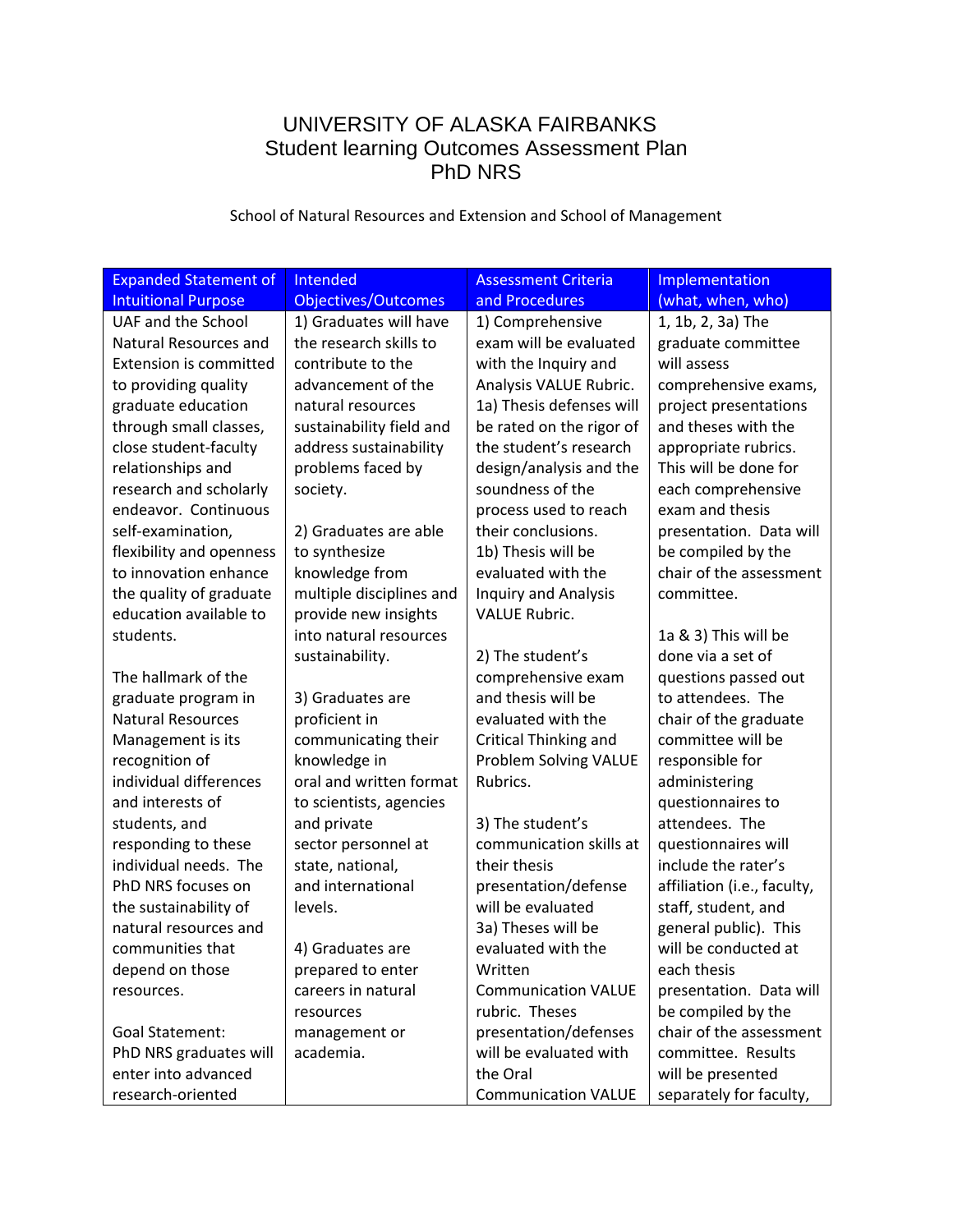| positions within        | rubric.                   | staff, and students.     |
|-------------------------|---------------------------|--------------------------|
| agencies or private     |                           |                          |
| firms or enter into     | The VALUE rubrics         | 4) The Director of       |
| academia. They will     | range utilize a 4-point   | <b>Academic Programs</b> |
| contribute to the field | scale, where $1 =$        | will task the academic   |
| through publications,   | benchmark and $4 =$       | program assistant with   |
| conference              | capstone; scores => 3.0   | the responsibility of    |
| presentations, and      | will be taken as          | tracking graduates. A    |
| collaboration with      | evidence of               | qualitative report will  |
| other researchers.      | competence related to     | summarize                |
|                         | the goal.                 | employment in the        |
|                         |                           | <b>Natural Resources</b> |
|                         | 1a & 3 will be            | Management field.        |
|                         | conducted via a set of    |                          |
|                         | questions passed out      |                          |
|                         | to attendees (see         |                          |
|                         | attached). Questions      |                          |
|                         | will be asked on a 5-     |                          |
|                         | point scale where $1 =$   |                          |
|                         | weak and $5 =$ excellent. |                          |
|                         | A score of $>=$ 4.0 will  |                          |
|                         | be taken as evidence of   |                          |
|                         | competence related to     |                          |
|                         | the goal.                 |                          |
|                         |                           |                          |
|                         | 4) Graduates will be      |                          |
|                         | tracked to assess         |                          |
|                         | career advancement.       |                          |
|                         |                           |                          |